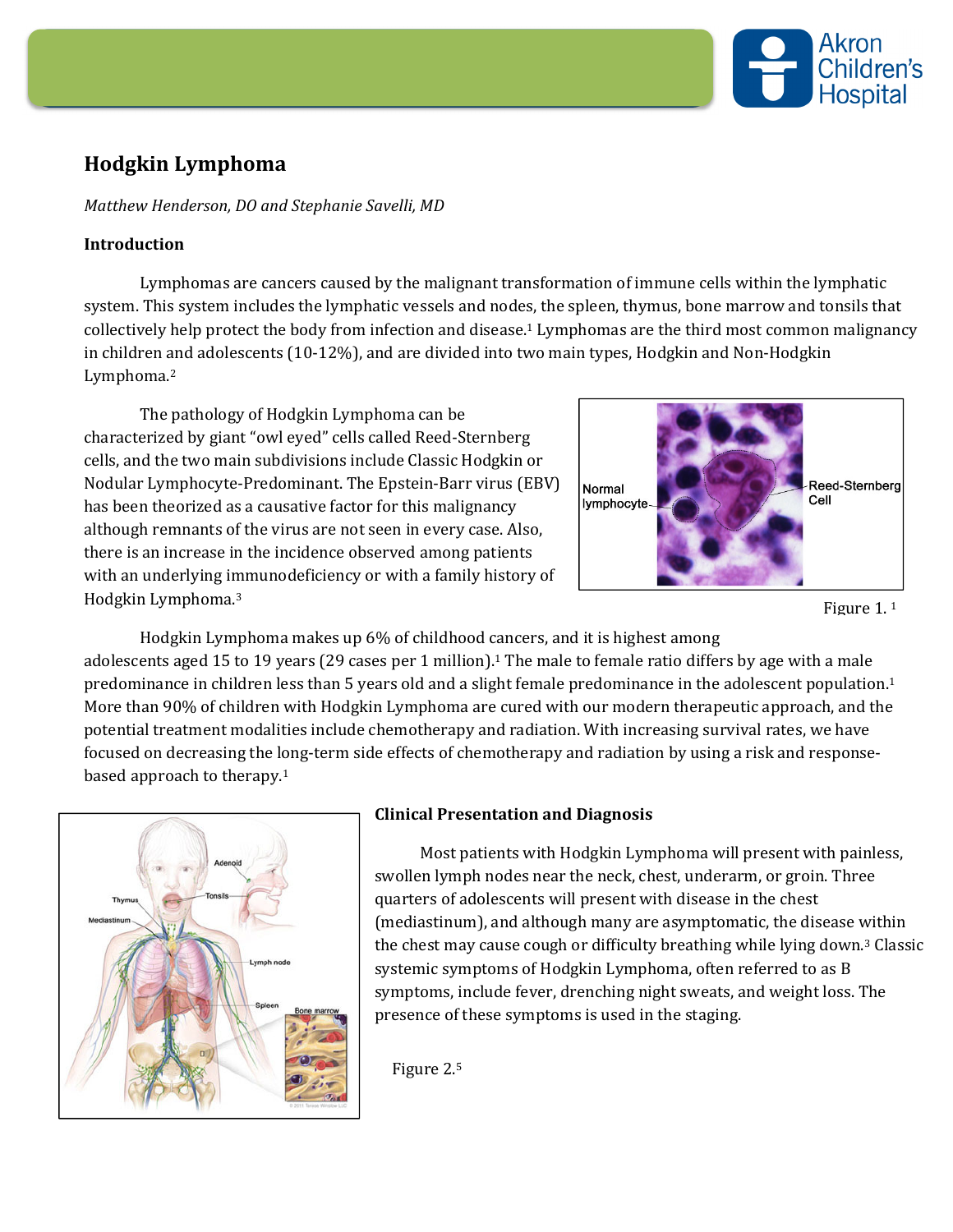

 The diagnosis of Hodgkin Lymphoma will involve a biopsy of swollen lymph node(s), and additional imaging (CT, MRI, PET), diagnostic labs, and likely a bone marrow biopsy to determine the spread of the disease. Hodgkin Lymphoma is given a stage, I to IV, depending upon the location of the disease in the body, and then further assigned a letter to classify the patient's risk and prognosis. The letters refer to the presence or absence of the B symptoms (A or B), cancer found in non-lymph tissue (E), or cancer found in the spleen (S). Finally, patients are given a risk group (low-, intermediate-, or high-risk disease) to determine the appropriate treatment approach.3

## **Treatment**

The pediatric multidisciplinary team, including the pediatric oncologists, radiation oncologist, and surgeons, will consider several factors to determine the appropriate therapy. This includes the stage of the cancer, tumor size, presence of B symptoms, type of Hodgkin Lymphoma, and ultimately how the cancer responds to chemotherapy. The initial treatment of Hodgkin Lymphoma will involve a combination of chemotherapy drugs to stop the growth and spread of the lymphoma, and the duration and number of cycles depends upon the patient's risk group. Following chemotherapy, many patients with Hodgkin Lymphoma will additionally receive radiation therapy which has proven efficacy against this cancer. However, the interim response to initial chemotherapy is an important prognostic factor and has been used to tailor the need for radiation in patients with lower risk disease, rapid early response, and complete resolution of the cancer to chemotherapy alone.1

In the last decade, the overall survival for patients with Hodgkin Lymphoma has improved dramatically. However, patients with relapsed or refractory disease may require high dose chemotherapy and a stem cell transplant to cure their disease. Pediatric clinical trials have also continued to investigate novel immunotherapy and targeted drugs, like Brentuximab vedotin, for the approximately 10% of patients that do not respond to standard therapies.3

#### **Experience at Akron Children's Hospital**

We reviewed our experience treating patients with Hodgkin Lymphoma from January 2006 to January 2020. During this time period, we diagnosed 59 new cases of Hodgkin Lymphoma, with an average of 4 cases annually (2 to 6 cases per year). Overall, this tumor accounts for 4.8% of our newly diagnosed malignancies in the last 15 years. The age at diagnosis ranged from 2 to 20 years old with a median of 15 years old, comparable to the national data reporting the highest incidence among adolescents aged 15 to 19 years old.1 A majority of cases were confirmed by pathology to be a Classic Hodgkin Lymphoma (85%) and the remaining were the Lymphocytepredominant subtype. There was also an overall slight male predominance (1.2:1), but this was more accentuated in the lymphocyte-predominant subtype (3.5:1).

 Almost all of our patients' treatment included a combination of chemotherapy agents, and thirty-five cases required radiation as a part of their therapy. Additionally, only one patient had a relapse of their Hodgkin Lymphoma and ultimately required a stem cell transplant. The overall survival of our patients with Hodgkin Lymphoma is 100%, and this is comparable to the national SEER database cure rates that report a 5-year survival of 98.2%.4 Akron Children's currently has an open clinical trial for advanced Hodgkin Lymphoma, and we continue to collaborate on research efforts with the Children's Oncology Group to benefit our patients.